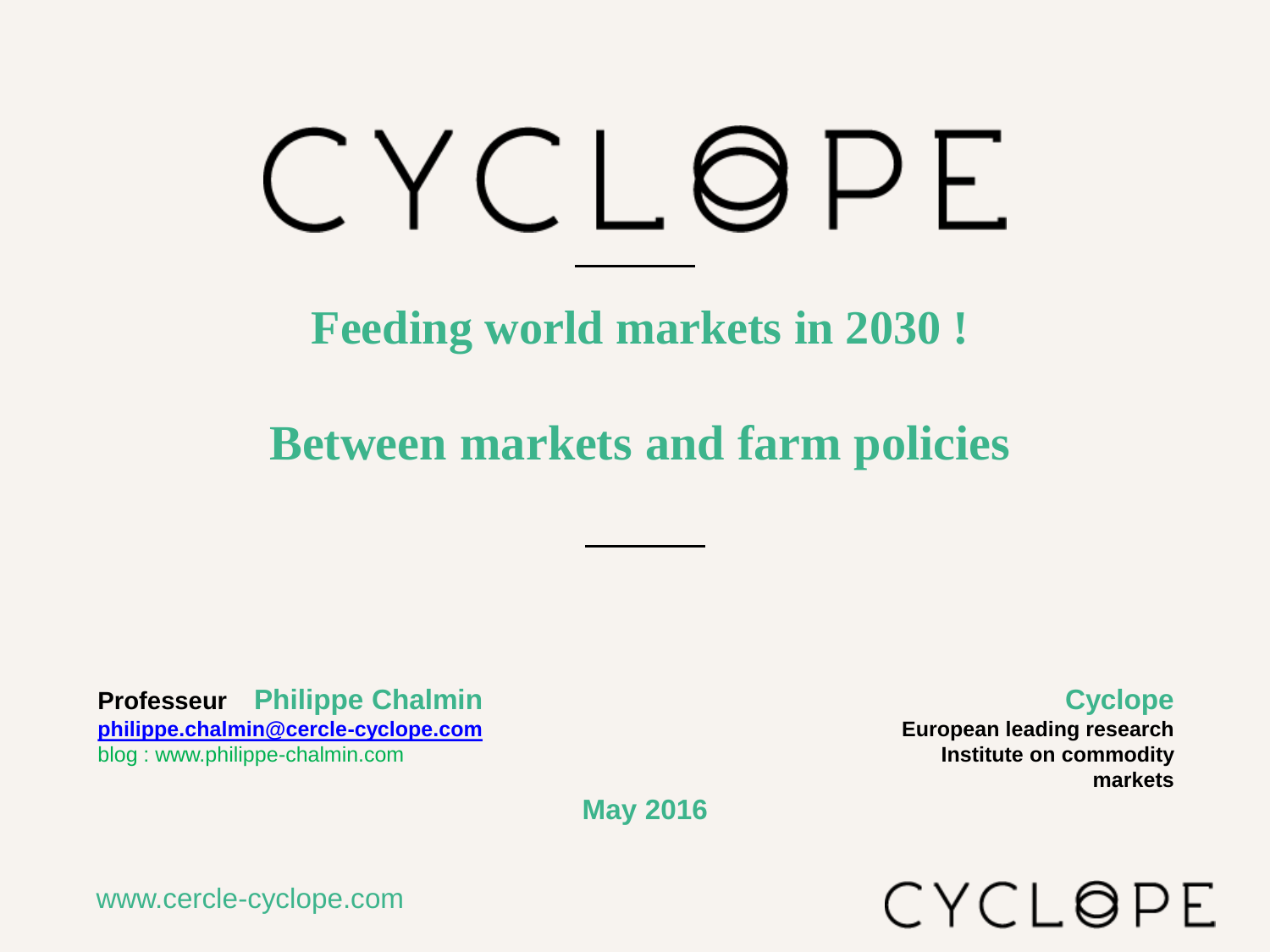#### Spring 2016 :

- **The world produces more than 3 bns tons of grains**
- **World market prices are declining, back to the turn of the century**
- C A P is dead !
- **but farm policies are surviving from US to China**
- **green versus newtech ? What is sustainable ?**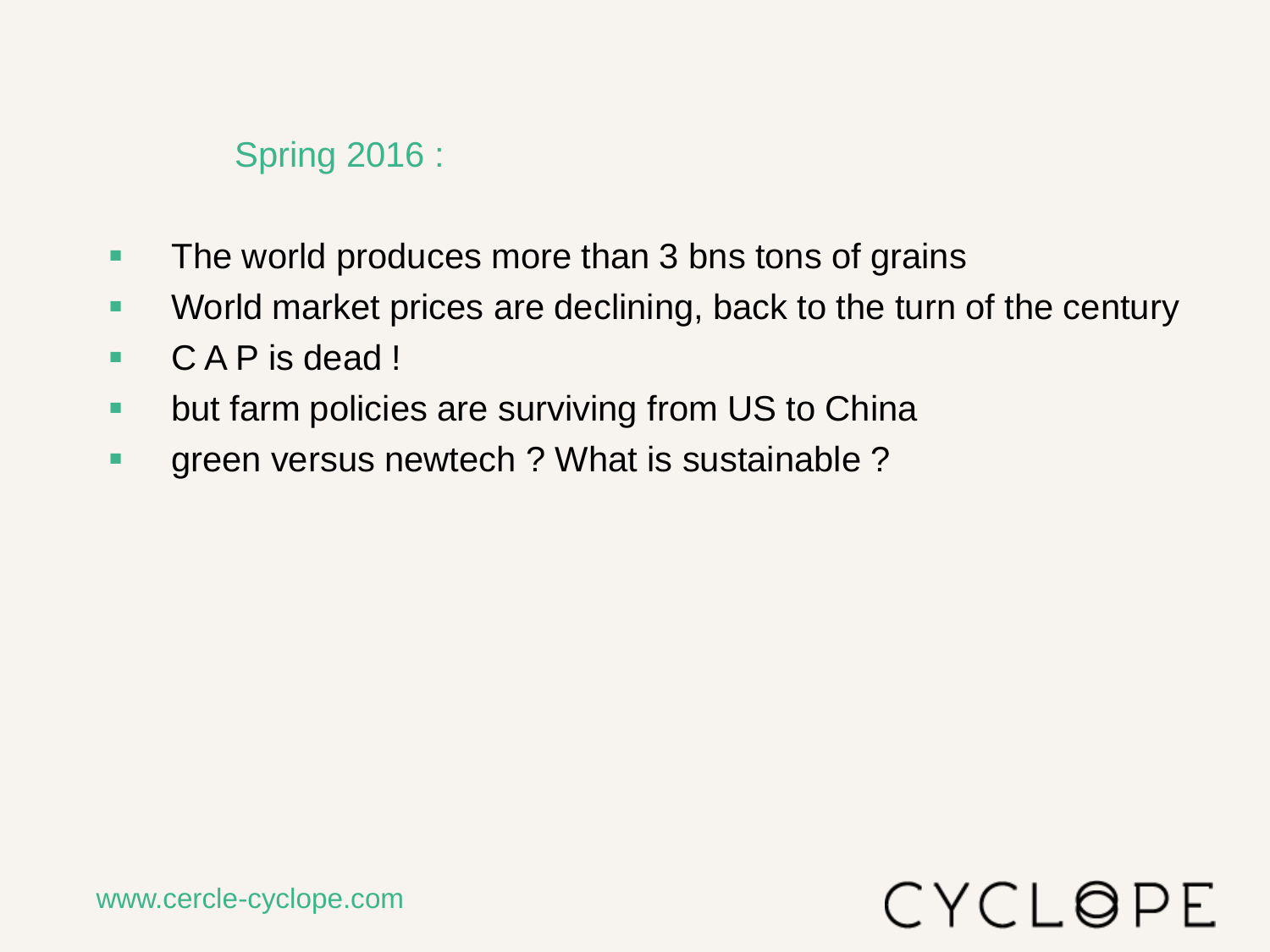2030 ... but later around the end of XXI<sup>st</sup> century

10 billions people (older and living in towns) 10 billions people without food poverty, eating 2500/3000 cal./day and 100 grams proteins/day

> We need to multiply by 2 world grain production With - the same agricultural aeras - the impact of climatic change This is the agricultural and food challenge The most important challenge Of the XXI<sup>st</sup> century

What will be Europe's place in this future ?

CYCLOPE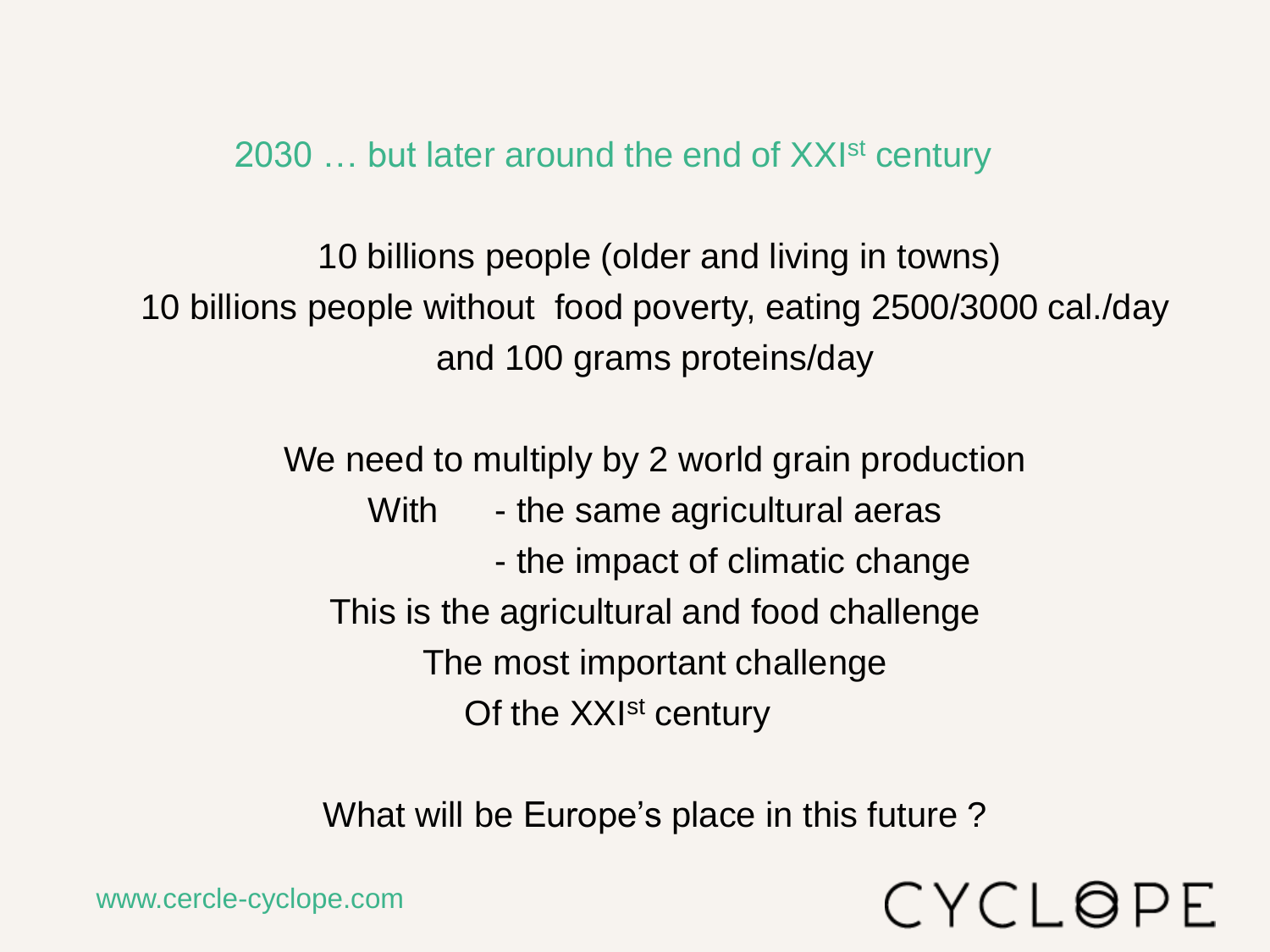## Let's have a look at the markets We are just coming out of a commodity shock

**Indices Rexecode des cours des matières premières en \$**

**Ensemble y c. métaux précieux et pétrole**



www.cercle-cyclope.com

**© Coe-Rexecode**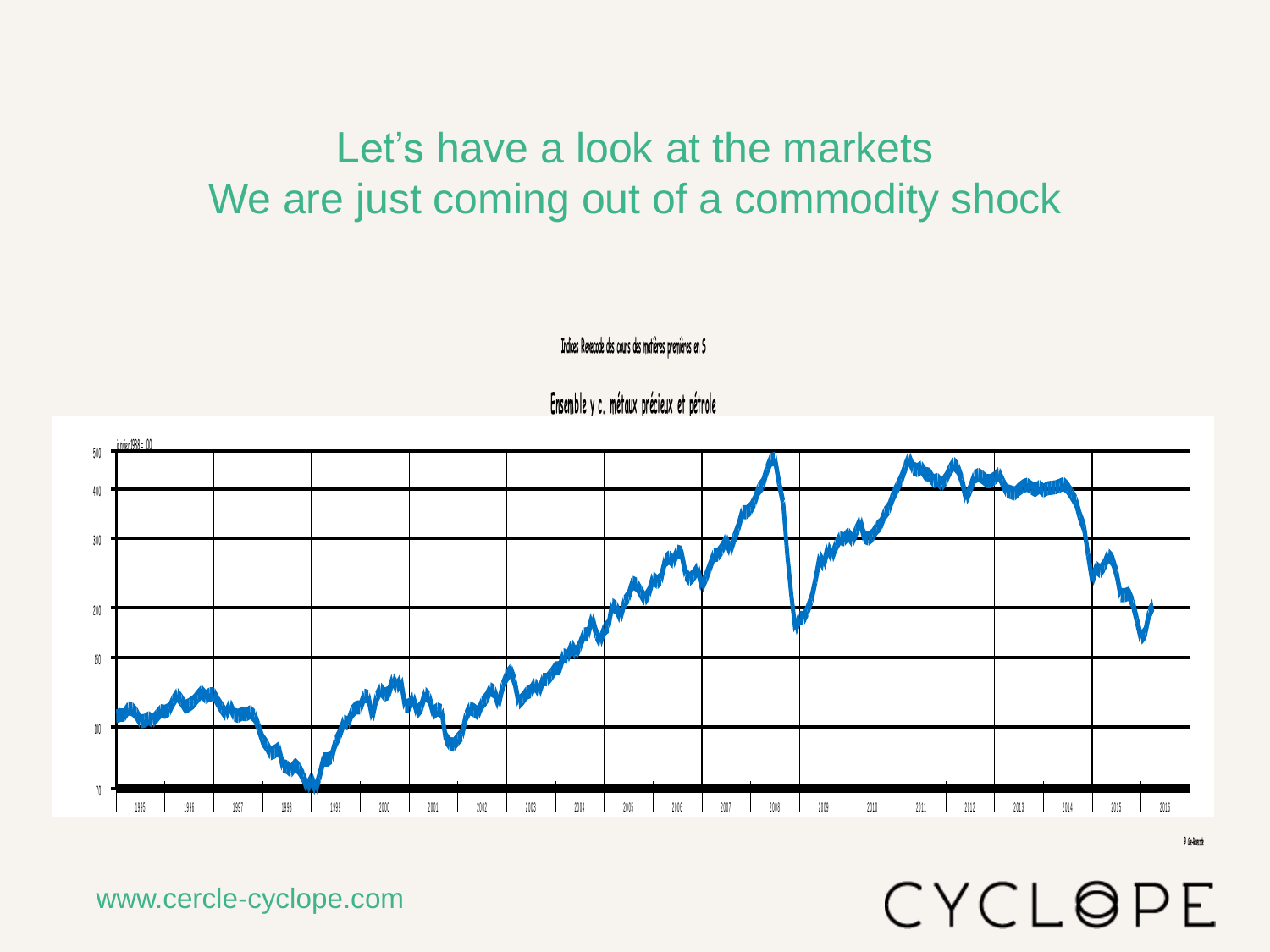## Oil of course and what it means for the relation between energy and agriculture



 **Cours des matières premières**

CYCLOPE

**© Coe-Rexecode**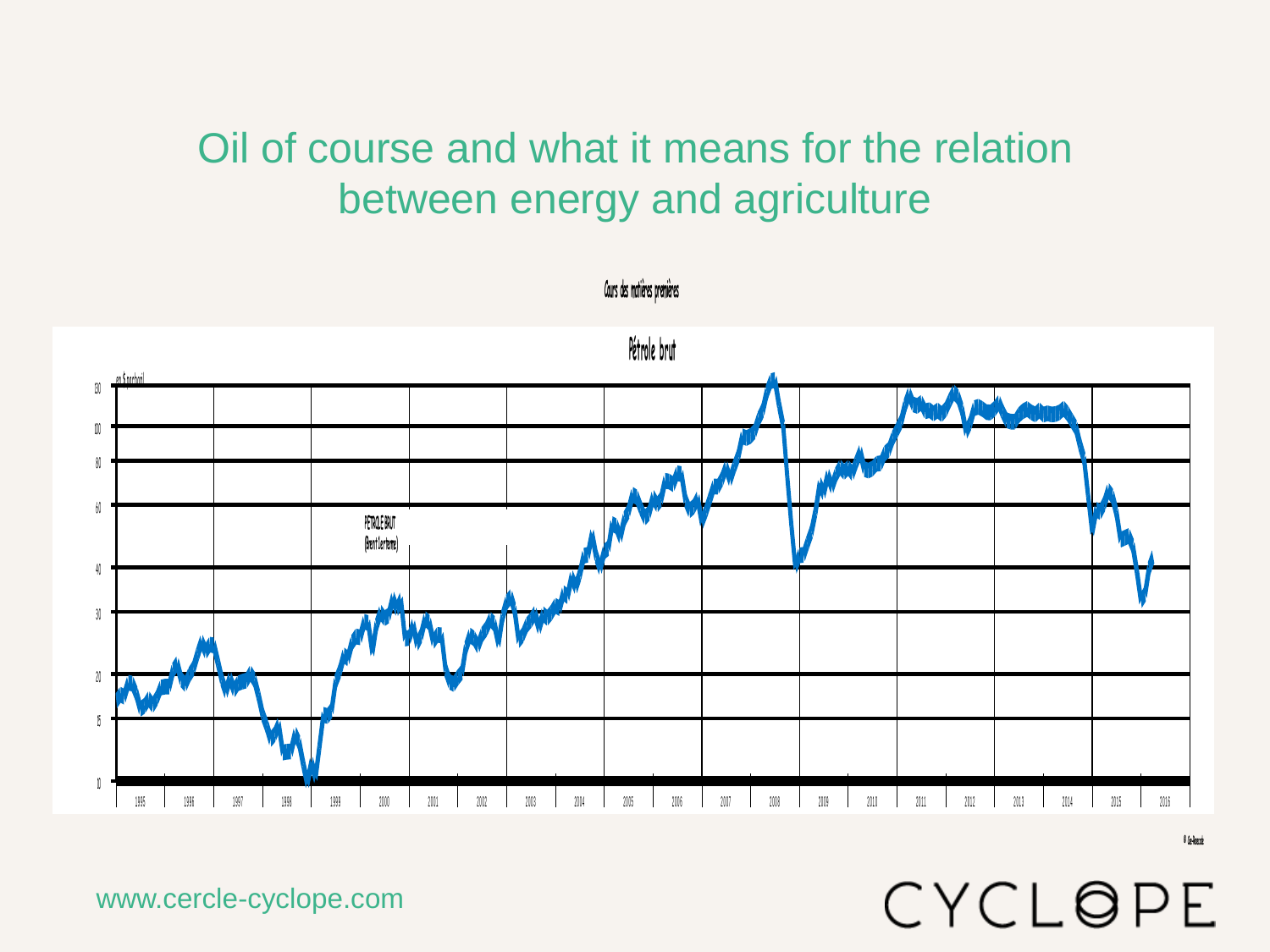### But also food prices

 **Indices Coe-Rexecode des cours des matières premières en \$**





www.cercle-cyclope.com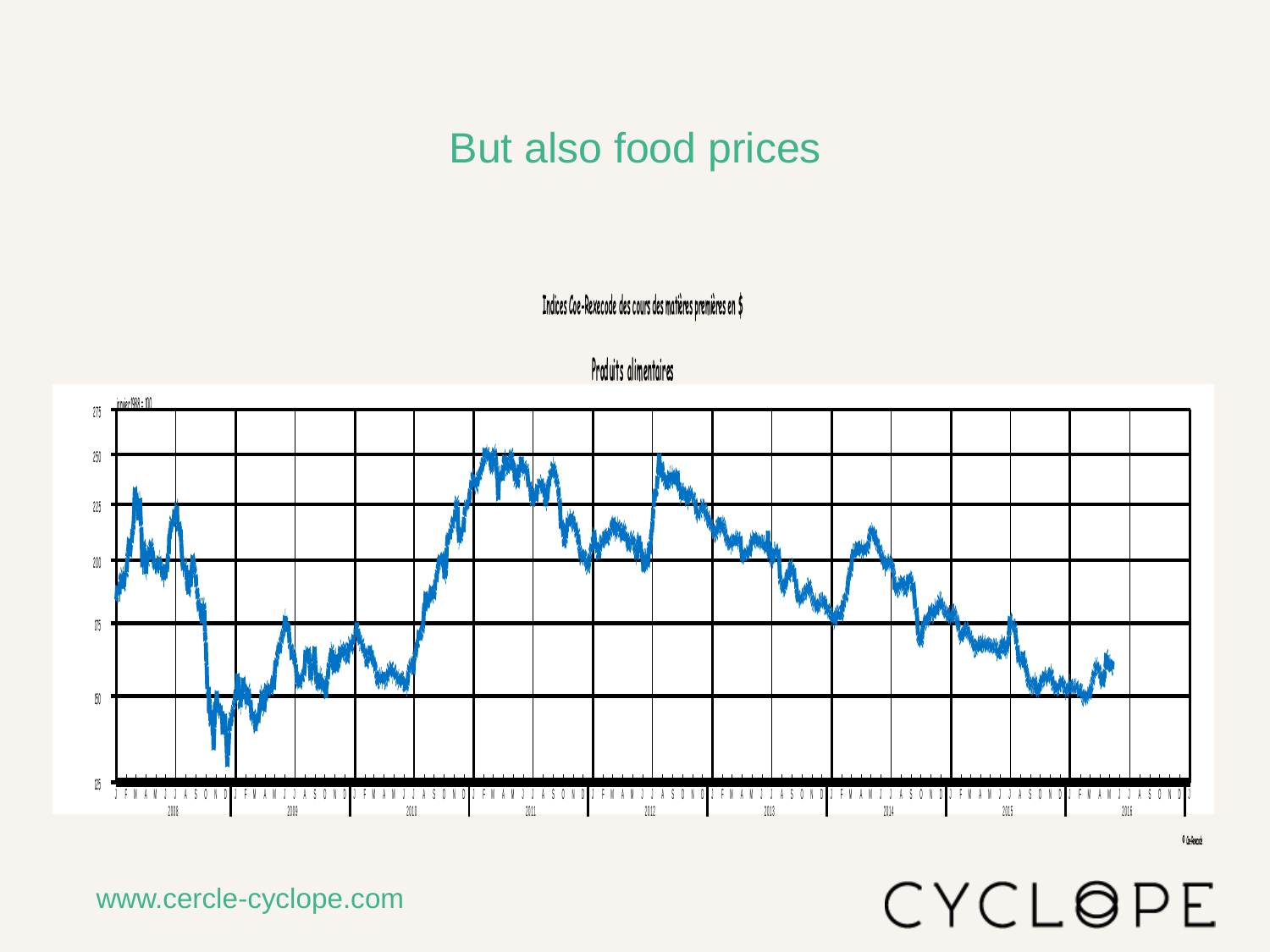## On the whole, world prices are still slightly above the levels of the turn of century like wheat

**.**<br>\$ US par boiseau  $\mathbf{f}$ 10 9 5 BLE à Chicago Lère é chéance 3 1995 1996 1997 1998 1999 2000 2001 2002 2003 2004 2005 2006 2007 2008 2009 2010 2011 2012 2013 2014 2015 2016

CYCLOPE

 **Cours des matières premières**

**Blé**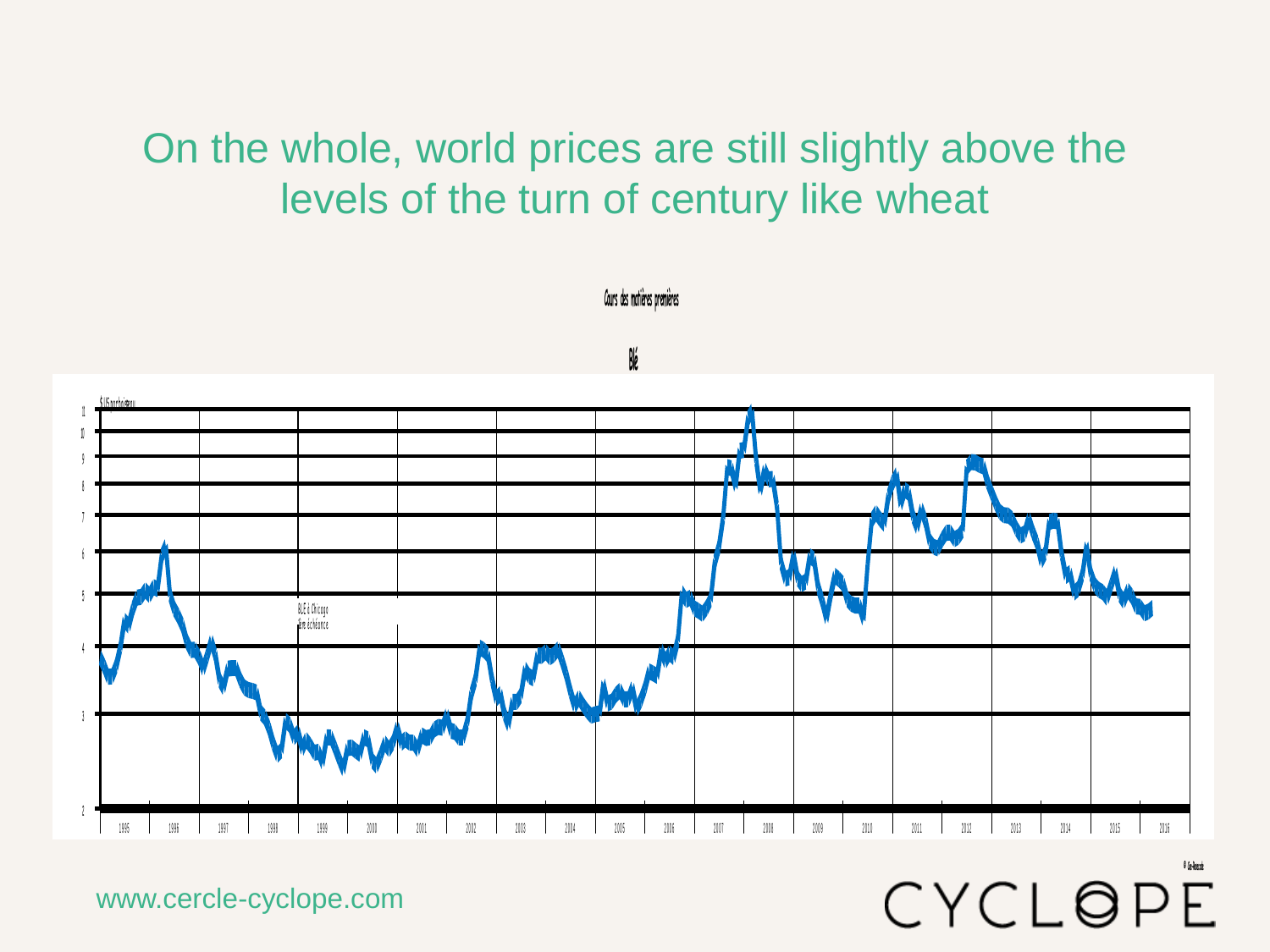## Corn

 **Cours des matières premières**

#### **Maïs**

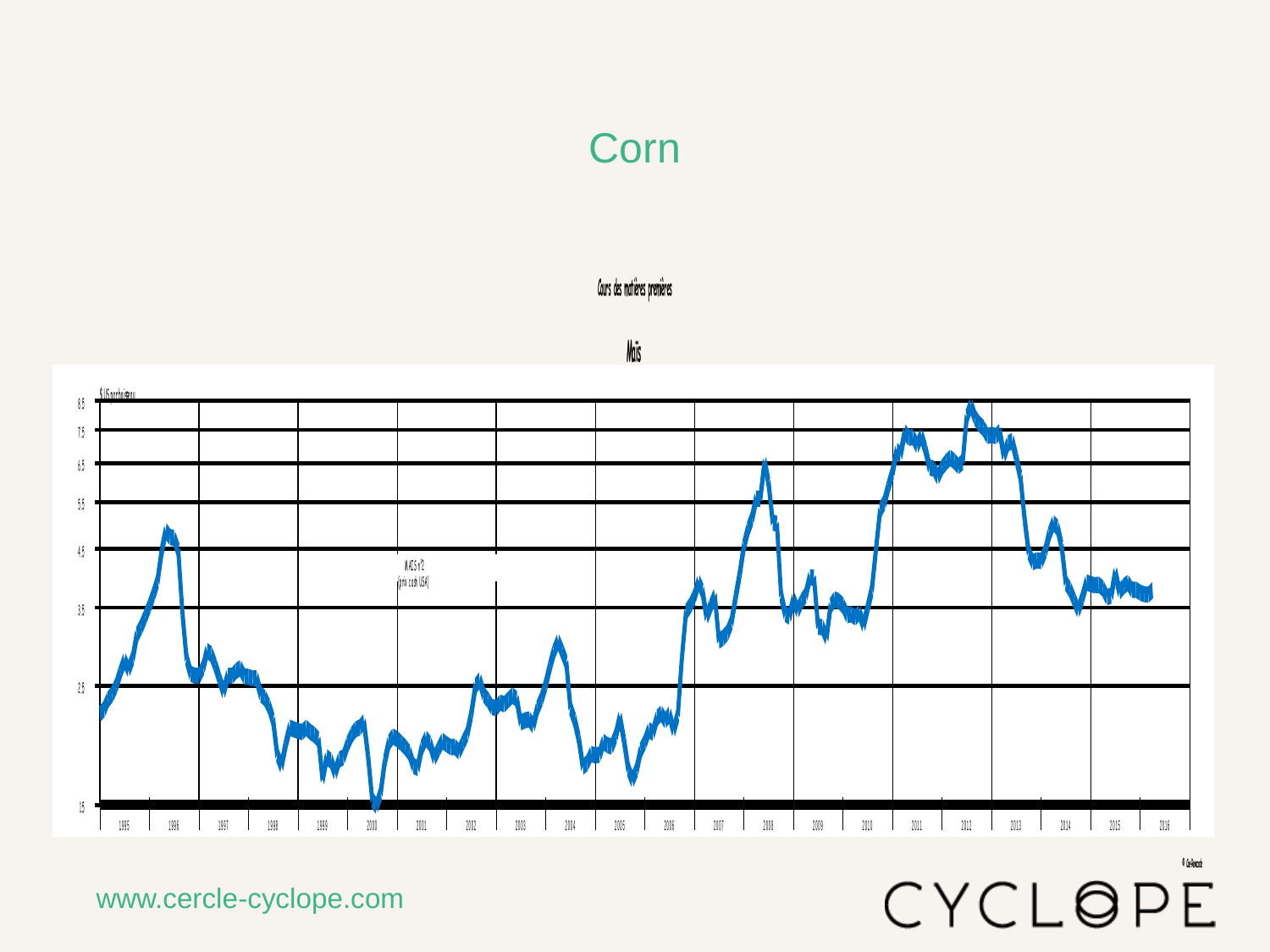## **Soybeans**

#### **Cours des matières premières**





www.cercle-cyclope.com

**© Coe-Rexecode**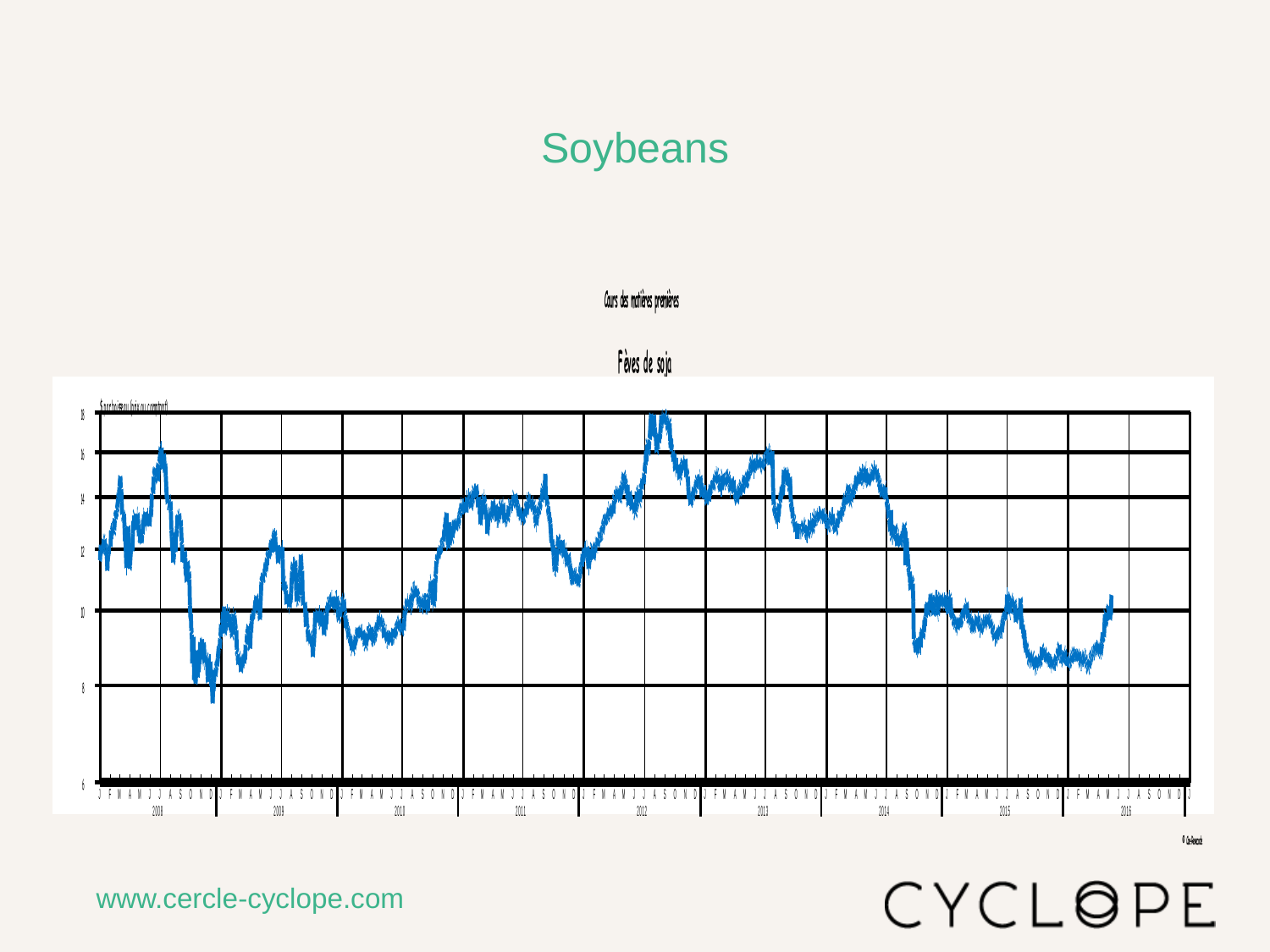# Sugar

#### **Cours des matières premières**

#### **Sucre**



www.cercle-cyclope.com

**© Coe-Rexecode**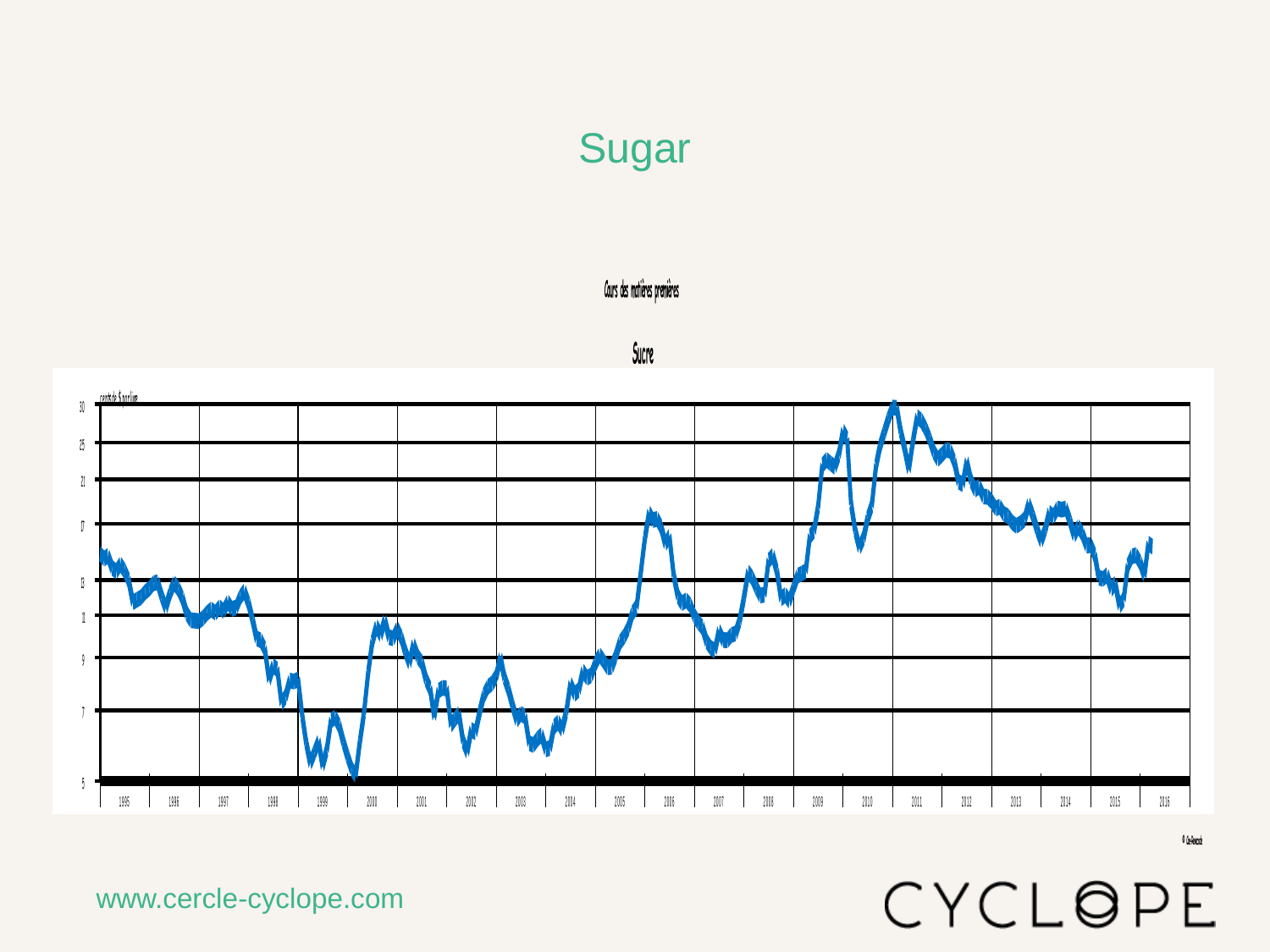#### And even palm oil





www.cercle-cyclope.com

**© Coe-Rexecode**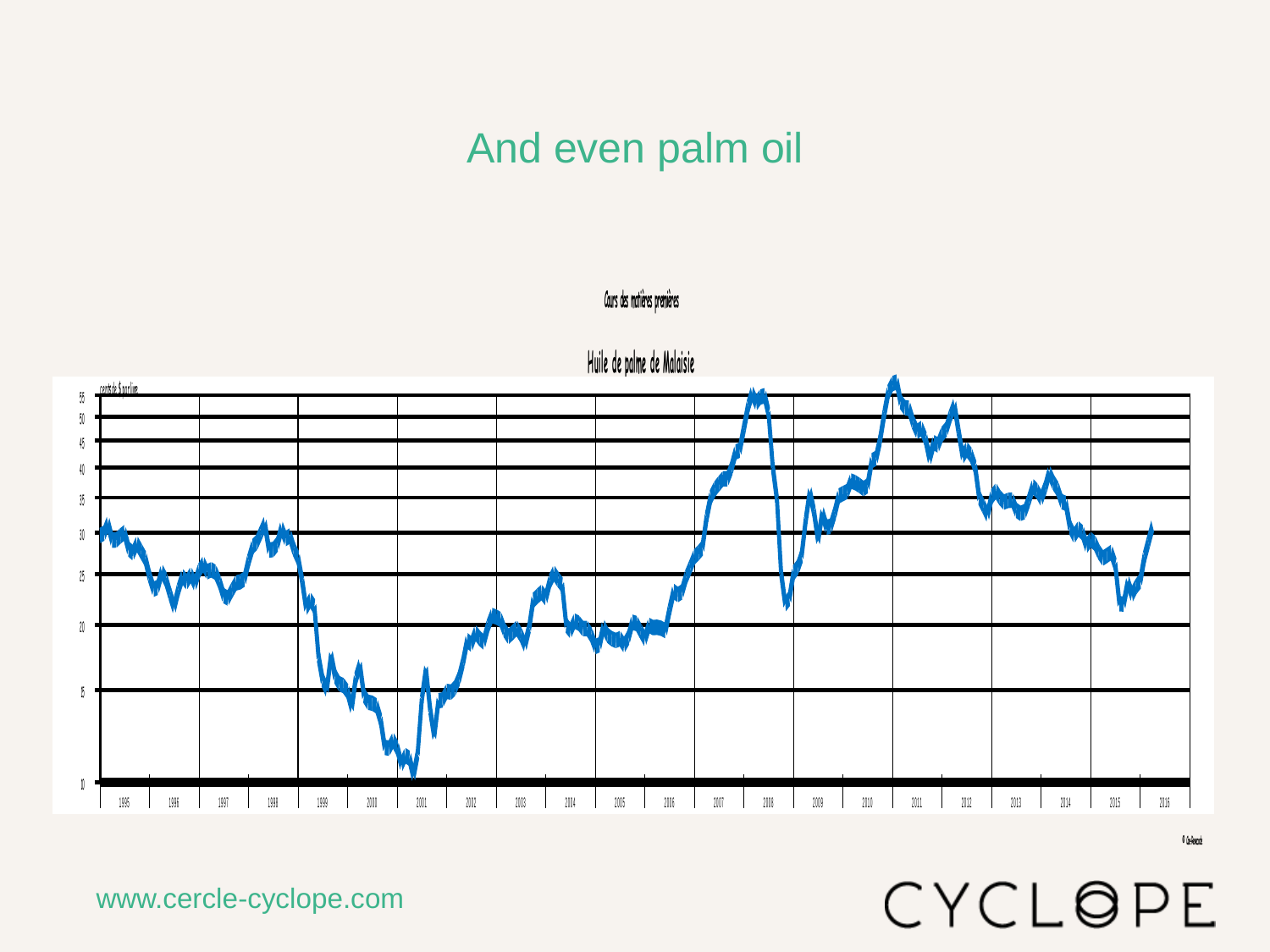What's happening ?

- good climatic conditions despite Niῆo and Niῆa
- rise of the dollar against many currencies from real to rouble
- changes in farm policies
	- **Argentina**
	- China
	- US
	- **Europe : the end of CAP**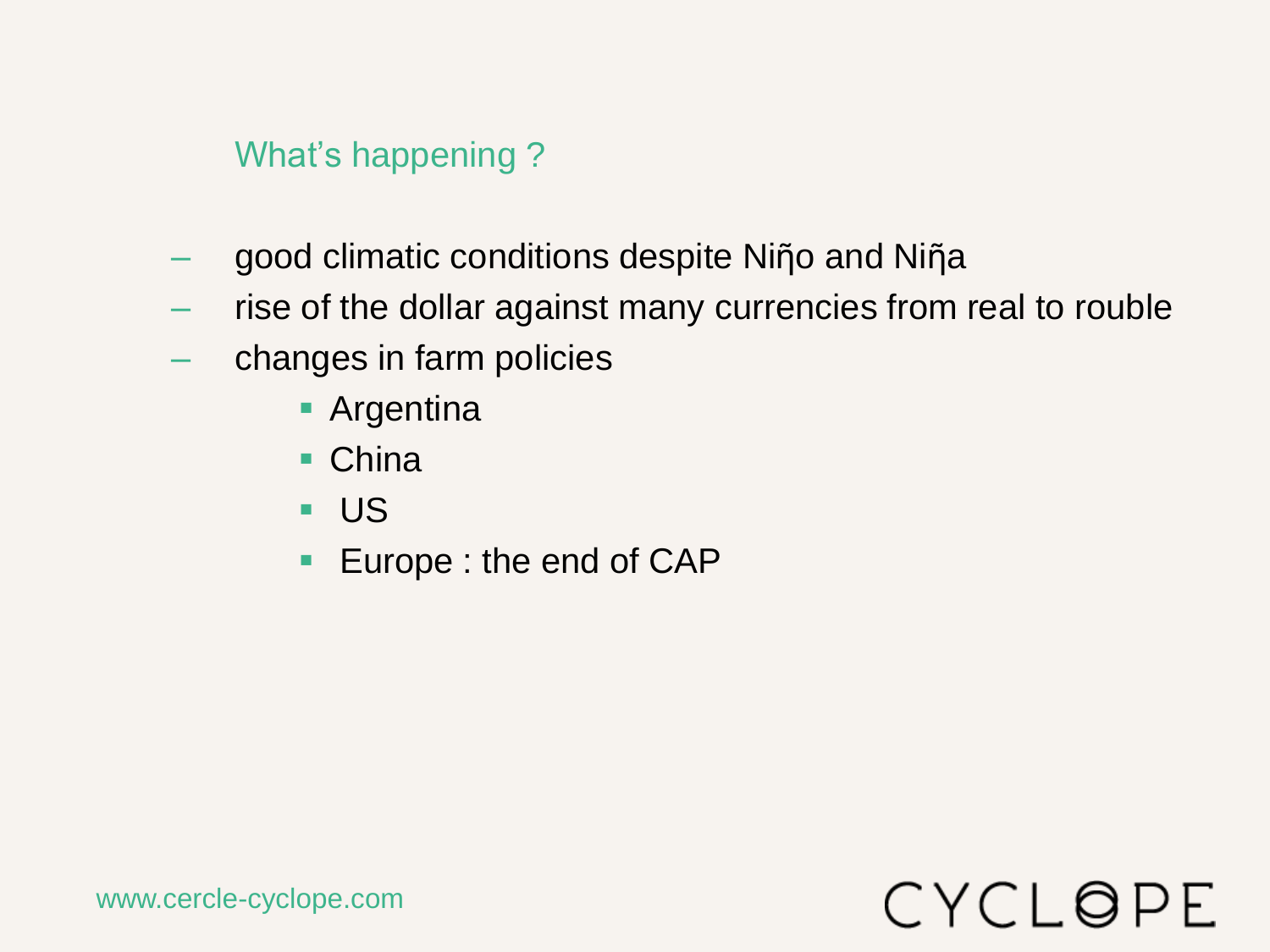#### Wheat in Europe : from stable to volatile



**Prix du blé tendre**

 **Cours des matières premières**

www.cercle-cyclope.com

**© Coe-Rexecode**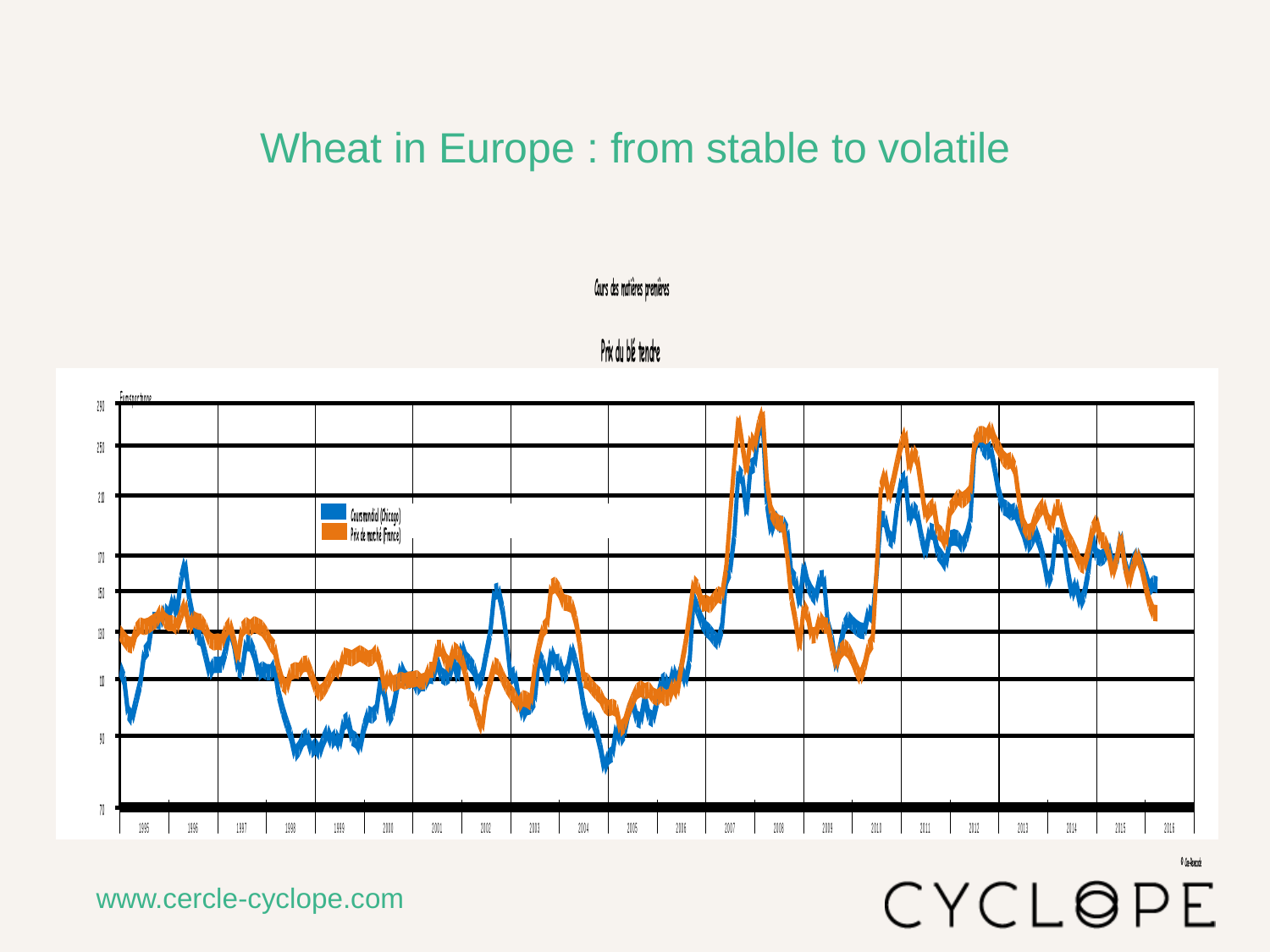The European « cultural revolution »

- CAP used to be an efficient, price-directed, administrative system
- Europe is now the most « libéral » open-market agricultural system in the world
- European policies are « one way » towards environment and food safety
- The European « open house »

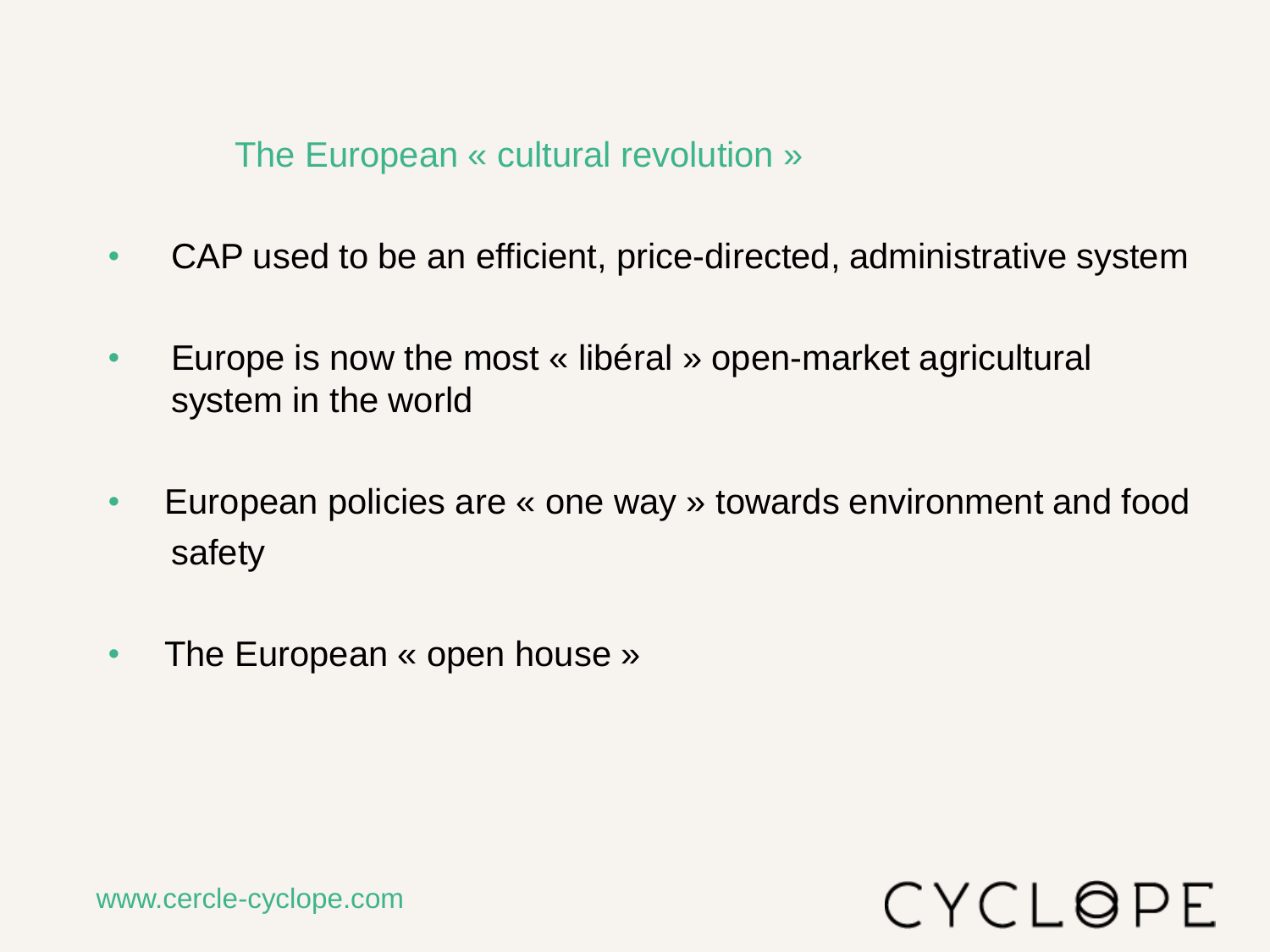#### In the future :

- What can be sure :
	- markets will remain unstable
	- no hope for a new CAP
	- the agri and food challenge
- **The main questions :** 
	- biotechnologies and a new generation of GMO
	- agricultural production and chemical products : how to be green without being « a Green »

- food safety and its paradox
- the « illusion » of sustainibility
- the real question : how to finance farm policies in developing countries ?